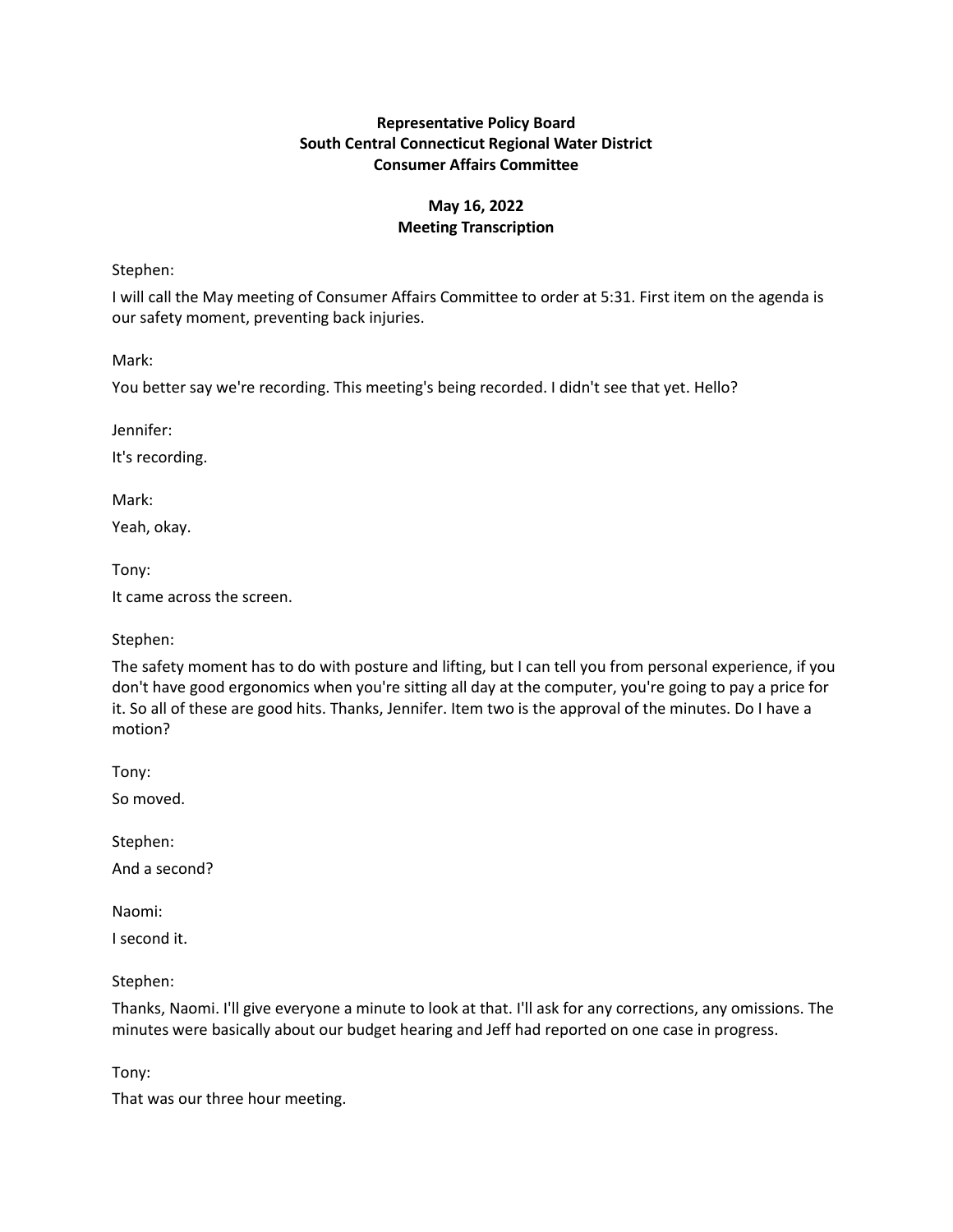Stephen: Three hour meeting?

Tony:

Yes.

Stephen:

If there aren't any comments, I'll call for a vote. All those in favor? Any imposed? Any abstentions? The minutes carry unanimously. Item three is our presentation today. We have Tom Barger, fortunately, and he's going to give us an update on the lead and copper rule. Tom, I'll turn it over to you.

# Tom:

Thank you, Steve. I'll just wait for the presentation to be brought up. I want to thank the committee for the time this evening. I appreciate the opportunity to make this presentation. I'm happy to address questions as they come up during the presentation. This is really just going to be kind of an update. It's another high level presentation. As I had mentioned earlier this evening, we're in for a long haul on this particular project, so periodic updates are certainly welcomed. Certainly committee input is appreciated.

## Stephen:

Hey, Tom. If I could interrupt for a second, I just want to let the committee know that you did have a meeting with the town of Hamden. I assume you're doing this with other towns as well?

Tom:

That's correct. We'll be meeting with all 15 communities, Steve.

# Stephen:

Yeah, to let them know as well and get their help and just keep them informed.

## Tom:

Absolutely, yeah. We see the municipalities as very important partners in this effort. All right. So basically the agenda here is in front of you really, just four bulleted items. Just want to give you an update on some of the issues around the lead and copper rule activities to date, what we anticipate is next steps, funding is always obviously an important part of this whole initiative, and then some information around schedule and timeline, which I will ask to be kept flexible as we're not the only horse in this race. Next slide please, Jen. So as you know, we're working with CDM Smith, a national or North American, really, engineering consulting firm with a lot of experience in this particular space of lead and copper rule revisions. I'll just remind the committee that this is a revision of the lead and copper rule, it's a fairly wide and broad federal regulation that has a lot of moving parts, a lot of different focal areas.

## Tom:

The one that we're really focused on here and the first one out of the gate, if you will, is specific to service line inventories, and that's really where I'll be spending the majority of this conversation. There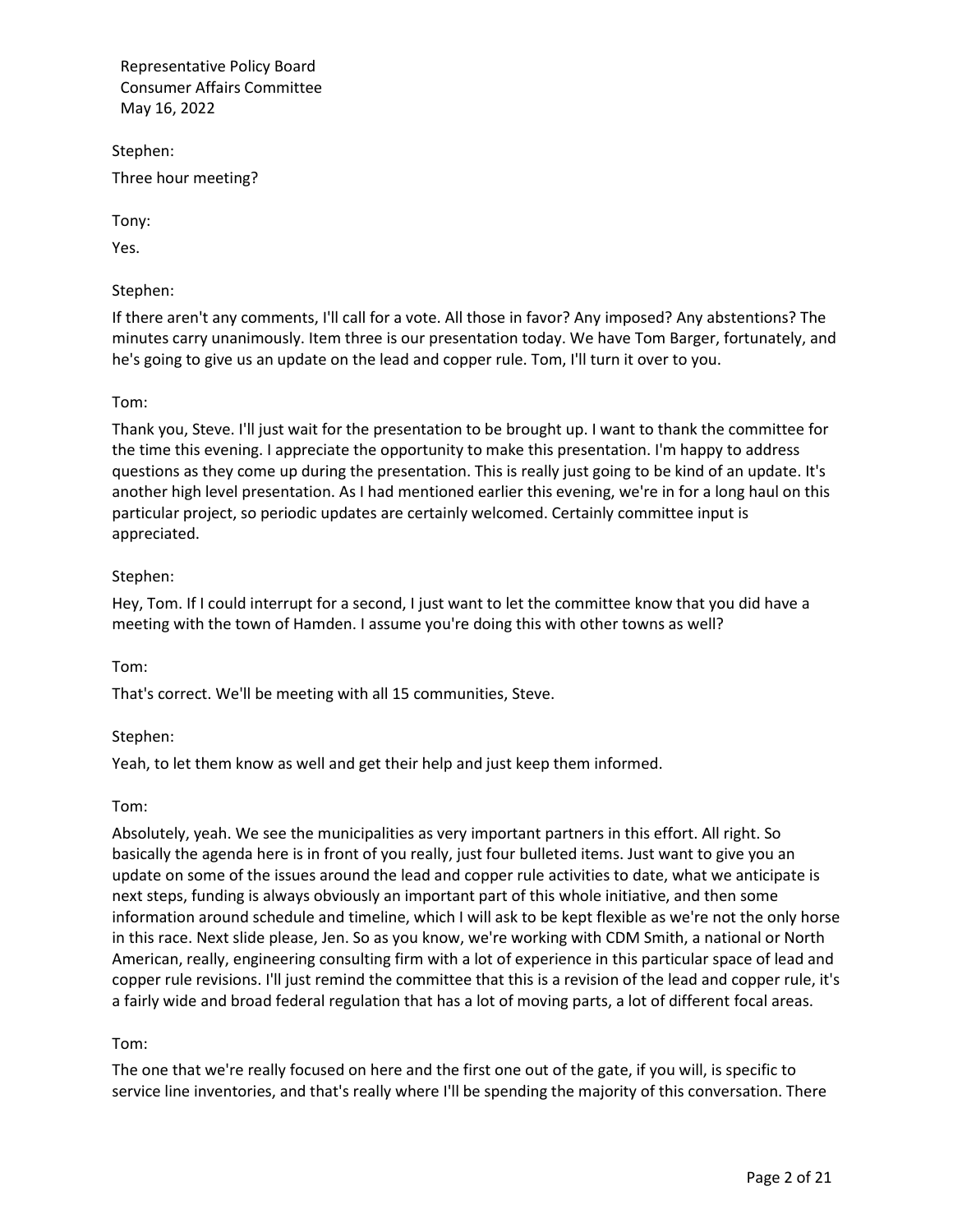are certainly other components to this, but they kind of fall later in the timeline. We're continuing to talk with CDM Smith. We're at a position now where we're going to be going into the next phase of the contract, it will require an update to the contract. We have had these conversations, we're waiting for a proposal now to come back from CDM Smith for internal review. We anticipate this particular phase of contract may be a 24 month effort because we're kind of getting into the meat and potatoes of things now, and it's going to transition from what I would refer to as the discovery phase of the rule, really, into some field activities. So that's kind of what we're looking at moving forward.

### Tom:

We have had the addition of project governance from the leadership team, which is certainly welcome. So we'll be providing some oversight as to what the work group is working on. I'll remind you there's about a dozen or 14 members of the RWA and various facets of the organization that are participating, and as an overarching review type of position, we have the leadership team to provide governance. So again, well welcomed addition to our efforts. We're looking at potential subcontractors in assisting in these following areas, you'll see the five listed there, communications, inventory mapping, field investigation, corrosion control treatment, and then finally the distribution of lead particulate filters. We're currently engaged in the first four of those five various degrees at this point, so all of those four are active. Again, inventory mapping is really the first item out of the gate, and that's where it's spending a lot of time essentially taking all of our historic records and moving those into an electronic format to a point where we can begin to work with those.

Stephen:

Tom, this is Steve.

Tom:

Yes, Steve?

## Stephen:

Yeah, how does that differ from what CDM Smith is doing, the other subcontractors?

Tom:

Well, CDM Smith is basically our contractor of record, if you will, so they're helping us kind of form the plan moving forward, the 50,000 foot view, making sure we're paying attention to particular parts. These other subcontractors are going to be providing us with hands-on assistance in the field. So for instance, if we have to do any vacuum excavation in the field to identify service line composition, we're going to be hiring somebody to do some vacuuming ex like Badger Daylighting happens to be one of the contractors that we're talking to. They have the equipment that would be necessary for us to do field vacuum excavation. Communication plan. We're discussing an overall communication plan with WaterPIO. Inventory mapping is being done largely through CDM and their internal processes. We're working with Jacobs Engineering on corrosion control specific to treatment. So they have hands-on/ I'll call them subcontractors on sub-elements of this particular set of revisions.

## Stephen:

So they have particular tasks?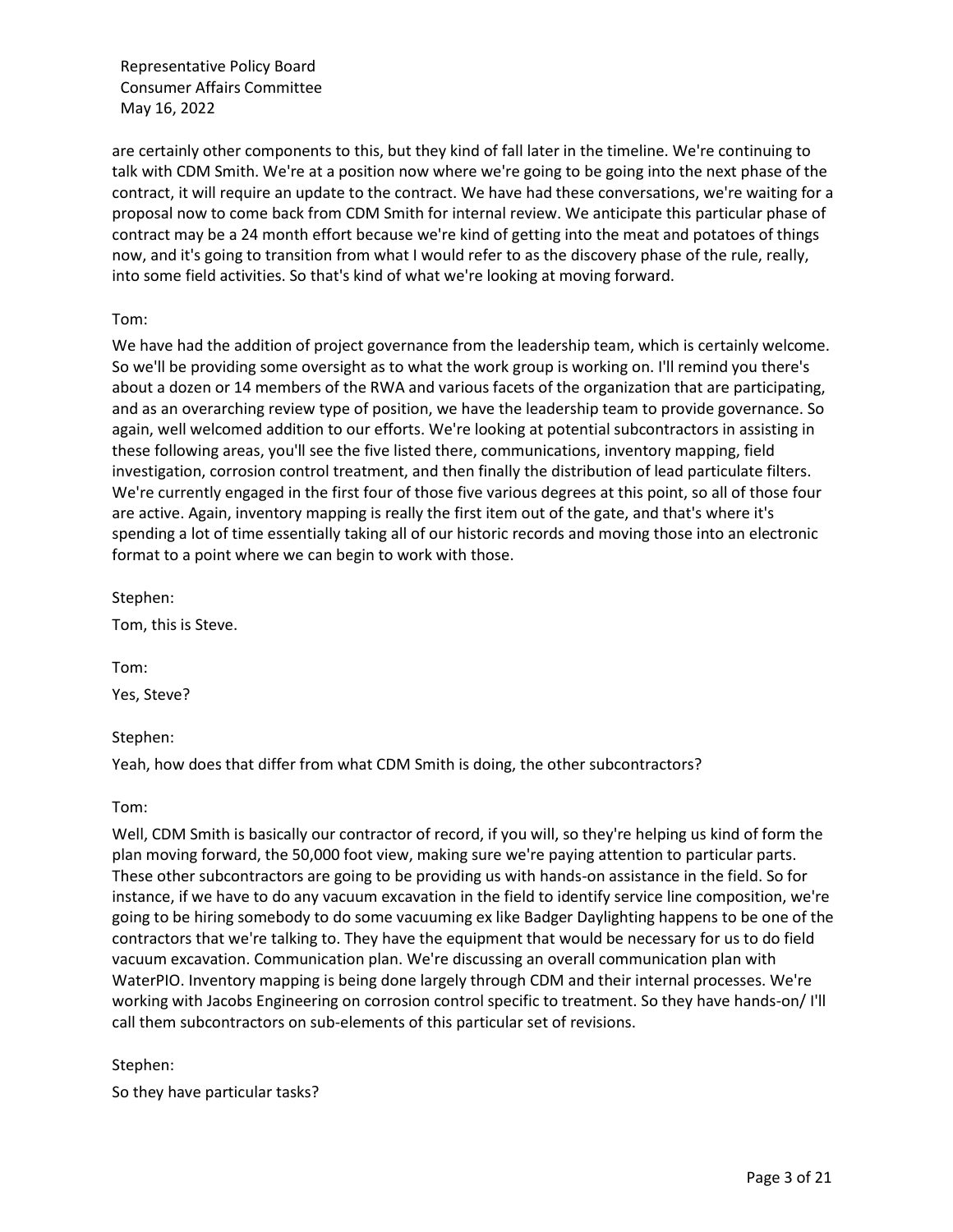Tom:

That's correct. And so they will enter into separate contracts as necessary.

Stephen:

Thank you.

# Tom:

You're welcome. Next please. Thank you, Jen. So really, what we've done here, and I've mentioned we're taking a lot of the historic paper records that go back to the early 1890s. We're converting a lot of those paper records to an electronic format in an Excel program so that we can now kind of slice and dice and filter and so forth a lot of those records, really, with the goal to determine how many of these and how many of those we have. So that's been very, very helpful. One of the things obviously that we're looking for is not just where there may be lead lines today, but where there may have been lead lines historically that have since been subsequently replaced, and we also need to know what we don't know, so how many unknowns do we have in our database where either our files are missing as a result of, well, a variety of different things, but more importantly, where are the unknowns on the customer side of the service?

# Tom:

Keep in mind that this requirement for inventory includes both the utility side, made to curb and also curb to house, which traditionally we don't have a lot of information on because we don't own it, we really aren't involved with any of that particular plumbing. So this is a lot of the unknowns, the bulk of our unknowns are on the private side. So that's going to obviously require of us plans to access private property, and you can appreciate some of the hesitation on the private property owners and allowing others in their property, especially during times of pandemic. So something you're working through. Yes, Stephen?

## Stephen:

Who has the paper records? Do you have most of them or does town have some of these things, or what's the combination there?

## Tom:

Yeah, right now what we have, we have quite a few records of our own, Steve. We're reaching out and CDM has reached out to the municipalities to see what paper records they have may have available, dates of construction, dates of installation, those types of things. What we're finding is we may have date records, we don't necessarily have levels of detail specific to service lines, such as diameter composition, that type of thing. At this point, Steve, it's somewhat hit or miss.

## Stephen:

Thanks.

Tom:

What we're looking to do ultimately is once we have some of these records converted to an electronic format, it makes the opportunity then to move that data into a mapping piece of software so that we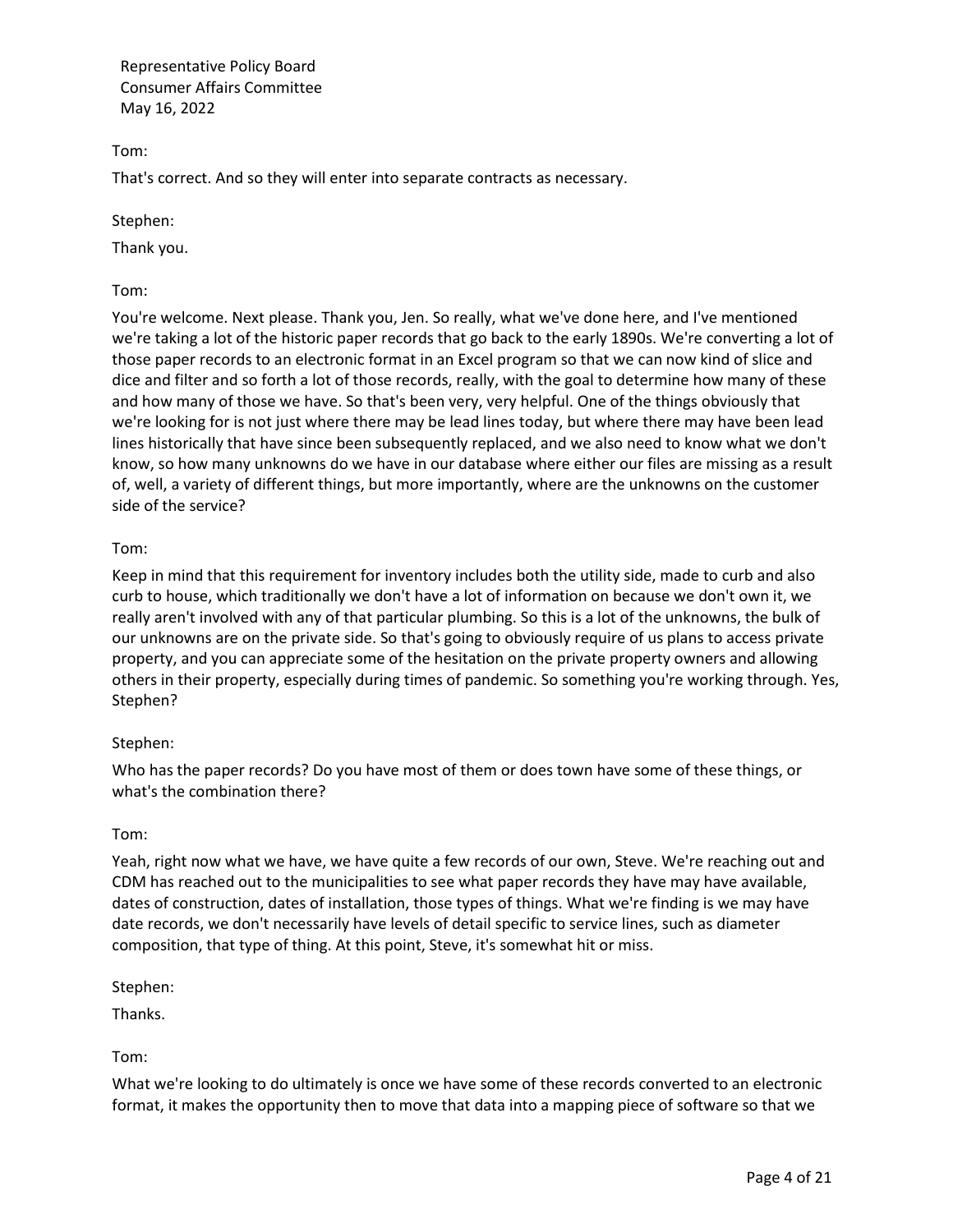can look at a geographic placement and see where we may have, again, some gaps. That's going to be particularly important when we begin to talk about environmental justice issues and where some of the prioritization work in the field needs to take place. That's going to be a key element. So we're doing that through our IT department and Prem and his group is heading that up. The next bullet here gets into Rochelle's area where we're looking at finance, and I know that Rochelle has been very active working with the state health department and the DWSRF, the Drinking Water State Revolving Fund program, looking to see how some of those details are going to be identified. Of course, we have some challenges there for a variety of reasons, but we're continuing to push and gather information.

### Tom:

I did speak with Cam Walden. He works for DWSRF in Hartford. He spent the third week in April down in DC on specific meetings associated with this. When I talked to him last week, he said those meetings were productive, however, there still is a lot of unknown information yet to be decided at the federal level. So we're waiting on some of those federal details, and that's important because that's going to define for the monies that are being made available what percentage of those monies are going to be in the form of grant, what monies are going to be available for loan, are there going to be matching fund requirements from the state, et cetera, et cetera. Lot of details and a lot of situational conditional type of information associated with that money, so more to come. So more to come. I know Rochelle has also been working with Connecticut Green Bank and looking at the potential for them being a financing option for property owners.

### Tom:

Keep in mind, if service line replacement requirements are made of property owners, the expectation at the federal and state level is the utility is going to be able to provide some type of, quote unquote, assistance, and that's left up to the utilities to determine really what that means. So then we'll have some internal policy decisions to make within the RWA, do we want to get involved with lending of money for private property improvements or would we prefer to see some other options made available? So that's really what Rochelle has and her team have been working on very consistently for the last year, at least, and more work to come.

#### Tom:

April Capone has been working with both CDM and WaterPIO, another potential subcontractor, on developing the communication plan. As you can appreciate, that's a very important piece of information that we're going to need to be passing around to our consumer so they have an understanding of what we're up against and really what the expectations are and really what is in this for them. We need to be able to solicit their input and partnership. So that is an important plan that is currently under development, and again, will continue to do so. A lot of information needs to be shared. There's a lot of expectations in the regulation around public education, and really, this is an enhancement. If you compare this requirement in communication specifically to the existing lead and copper rule, there are numerous requirements above and beyond current that we're going to have to take into consideration. So it's a, again, very important effort and undertaking by the communications group.

## Tom:

Next slide, Jen, please. Thank you. So again, current activities, there's a number of things currently in play around communications, again, development of the plan and what the roadmap going forward is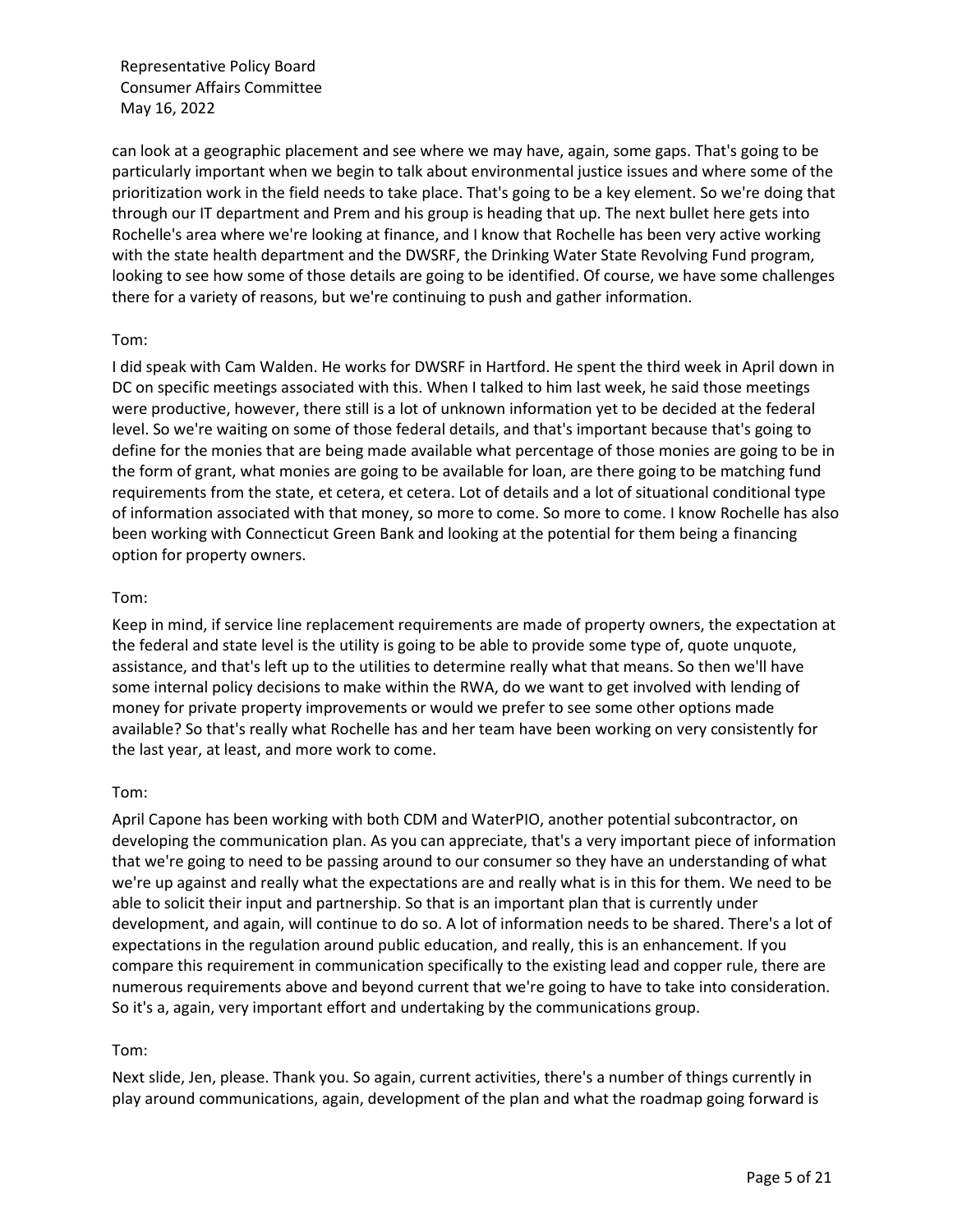going to look like. We going to need to make sure that we're sharing this with the care center, our customer service representatives are going to be a very important part of this as well because any of our consumers can pick up the phone and make a phone call. We're going to need to communicate out the same type of information to municipal partners, including health departments, for the same reasons. They're going to be getting those phone calls. This is information we're sharing with the municipal CEOs and health departments' engineering when we have these conversations.

### Tom:

We're really starting to take hold of some field investigations. We're looking at prioritization for vacuum excavation. We're looking at schools and daycares. Under the new regulation, schools and daycares are going to be a required point of sampling and evaluation by the utility. We want to take a look at what their current service line materials look like, what they're composed of, how old are they, so we're looking at the schools and daycares within our district. We developed those lists and we're filling out that unknown information at this point in time. We're making appointments with our municipal partners to get into municipal buildings, like the schools, to be able to solicit that type of information, so if in fact those types of facilities need to have service line replacements. These are places obviously where children are congregating and we want to make sure that those are prioritized as they should be.

### Tom:

From there, we're also going to look out into the residential sector, again, looking at some information around environmental justice areas where we're going to need to pay attention for a variety of reasons. Certainly those are some of the older areas of our distribution systems dating back into the late 1800s, and in fact, those may be some areas where lead may exist in various forms. Jim Hill and the treatment group are looking at corrosion control treatment. Again, some additional changes as a result of the revisions of regulation around treatment, specifically corrosion control. So we're working with Jacobs Engineering to take a look at what our options as a utility might be, and the timing for those improvements. Like many things, timing is everything and timing is going to be important. We don't necessarily want to pull that trigger sooner than we have to and get ourselves into a situation where we're doing repetitive work. So we're looking to avoid that, but we need to know where we stand. So that is ongoing information that we're gathering.

## Tom:

Fourth bullet there, artificial intelligence, specifically looking at machine learning. As we gather information in the field from bullet number two, with some vacuum excavation, we may need to do some in-home or in-business inspections. Once we can start to gather information, and let's say we can do 10% of the unknowns that we have in our system, we can start to build some trends and some patterns, and if we can take that good information and provide it into some software that's been developed by a number of folks, we can get that software to begin to provide us with some predictive analysis.

## Tom:

In other words, if we can start to get an idea of where we should be spending our time with the highest degree of confidence, where we may be finding some lead lines or some galvanized iron lines, that points us in a particular direction where we can spend our time and money more efficiently. So this is all about efficiency and effective work. So the machine learning is going to be an integral part of that, but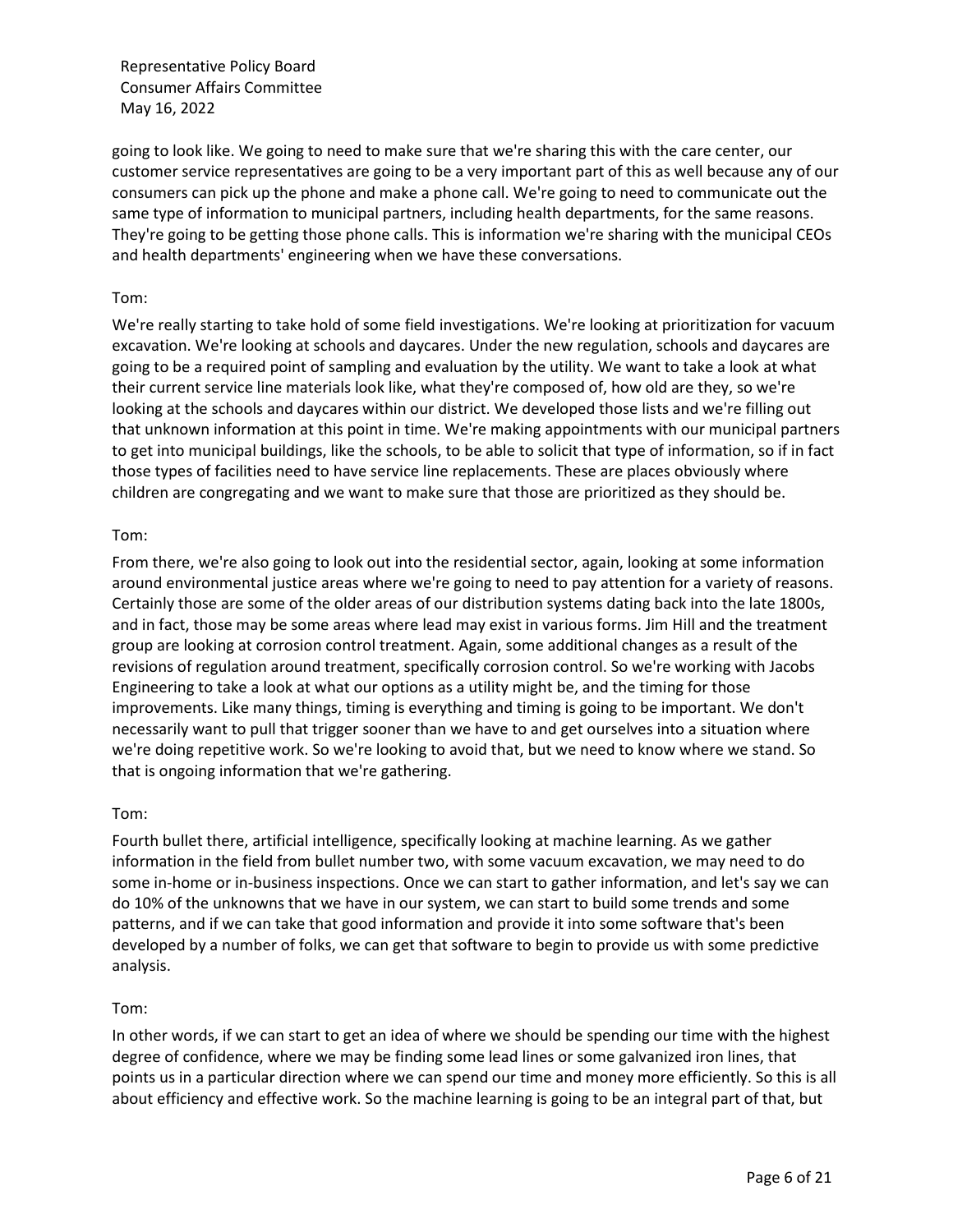it's only going to be one facet. We're going to be doing a variety of other things, but this is going to be an important road forward for us because it's going to provide us with guidance.

### Tom:

And then really what we have on the fifth bullet here for lead filter distribution and the management of the filtration distribution program, we may be engaging with another subcontractor who has experience in this particular efforts, in-house evaluation at this point in time, but we want to be able to get some of those filters in-house because we can anticipate some supply chain pressure here. Keeping in mind, all water utilities in the United States have to simultaneously comply with this particular regulation, and if everybody is suddenly in the marketplace for lead filters, I can see those becoming a commodity in short supply. So we want to be able to get in front of that particular wave and get some filters in-house, and from the same kind of thought process, the same is true of various fittings and copper pipe. So those are things that Pete Bocciarelli in procurement under Rochelle's guidance are looking to do sooner rather than later. Rather have them in our stock room than be searching the country for them.

#### Tom:

So next slide please. As we continue to move and try to develop information, field activities, communication plans, corrosion control treatment, our next steps are really posted here, we're looking to intersect with the customers and try to maybe gather some information that they can help us provide. A little bit of skin in the game here never hurts, and if we can reach out to our consumers and they can provide us with some information on their own service line via a questionnaire that CDM will manage and perhaps accompanied by some photographs, maybe we can get some good information coming back in from our consumers. We mentioned vacuum excavation. We're looking to do that out in the field to try to, again, gather information that we can then feed into some machine learning software, which is itemized there in the next dash, pull some information and let's start to learn that what we have out there, let that information guide us moving forward.

## Tom:

Ultimately, we're probably going to need to knock on some doors, we're going to need to get into some premises and do some eyeball type of inspection to gather information, we're getting that 10 or 15% to guide us. Communications. Obviously, going forward, when we start to work with the schools and the daycares, obviously we'll have some focused public information, public education materials for those folks so they're not in the dark, they're not asking questions, what's going on. We want to be in front of all of those types of questions. We want to anticipate those types of concerns and challenges that folks may be feeling.

#### Tom:

Developing sampling protocols is going to be something that I'm going to have to take a look at when we get into compliance sampling. Sampling pool determination, that's a little bit down the road. That's going to be based on inventory data as it's made available, but I'm fairly clear as to what we need to do, and hopefully we'll be able to kind of learn along the way as we're getting closer to the October 2024 compliance date with that. I want to have as much under our belts at that point in time, so there's as few question marks as possible out there. We don't want to be stumbling into the compliance date. We continue to talk with the EPA indirectly, typically, through the American Water Works Association, and directly with Connecticut Department of Public Health to look at funding options and a variety of other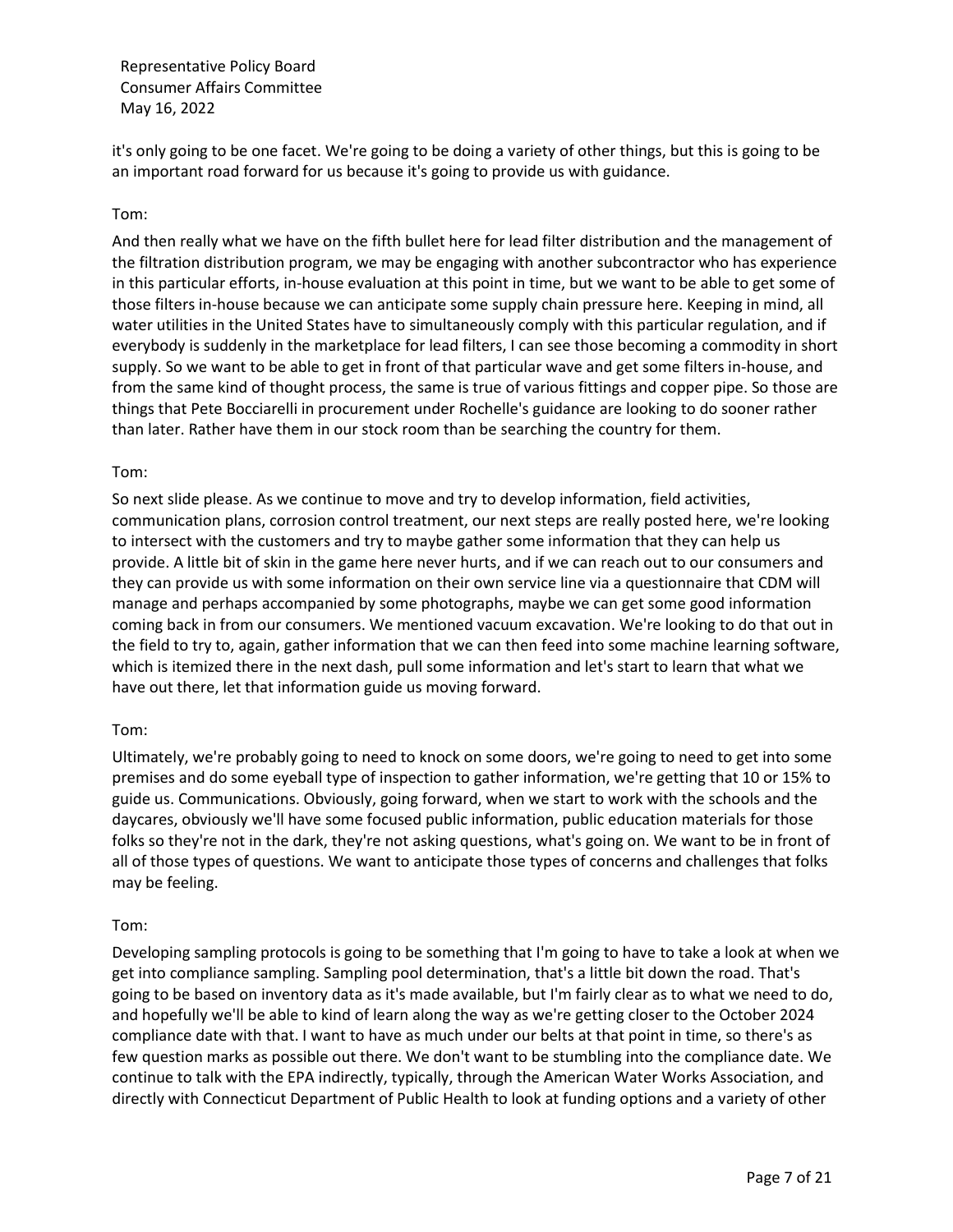things that need to come out of the federal government, get wheeled through the state government. So we're keeping all of those lines of communication open.

### Tom:

We have asked specifically Connecticut Department of Public Health to develop a work group that will include water utilities and the state health department to explore some of the questions and kind of hanging chads, if I can refer to it that way, that we're facing, and we'd rather have these conversations sooner rather than later to be able to provide mutual benefit to both ourselves and our regulator. So ultimately, the consumer is going to be the end of the line, and we want to make sure that we're taking care of our consumers with the information they're going to need to have and have options available to them. That's going to be important. Our IT staff has been very busy working on all of the above because as you can appreciate, all of the information incoming has to be in the electronic format. So they're working with us in various types of software, whether it's independently, in-house development or in concert with a CDM and some of the software programs that they have available, really looking to see which meets our needs most effectively. So doing a lot of work there with Prem's group.

### Tom:

Next slide please. Not to belabor the funding issue. Obviously very, very important. I know that we've submitted an original or an initial application to DWSRF for funding. Rochelle's group has since amended that request, updating it with information that's been made available through data gathered thus far. So we do have an application. I know that we're one of the early requesters, which is good. You want to be in the front of this line, not in the back of this line. So that's been good. Looking and following the BIB here, lead service line replacements money's being made available. While \$15 billion is real money, as the kids would say, that's a real number, it is spread over five years. I do want folks to recognize it's a lot of money, but it's only 25% of what the industry had requested. So we're going to do the best we can with what we have, and we're going to continue to go back to the federal government seeking additional monies because I feel as though they're going to be needed and necessary for many utilities to complete the work we've started.

#### Tom:

Some of the funding, as I mentioned earlier, is going to be somewhat conditional. Part of those conditions are going to be around disadvantaged communities being given priority, and rightly so. One of the things here around funding is what is a disadvantaged community, how is that being defined, who's defining that and is that definition respected by all parties? So that's something that conversations continue. Federal government has left the definition of a disadvantaged community to each of the individual states, so Connecticut has its definition, but then it's also discussing refining that definition a little bit more, and they really haven't talked anymore about that. It's information we need to know because if we're going to be going out to prioritize field activities here in the near future, we need to know geographically where those areas are. We don't want to go too far down a road only to find out we have to reverse course.

#### Tom:

So that's information that is of importance to us and is one of the primary reasons we're seeking a work group with the Connecticut department of public health. These are the types of questions we need to have answered. Timing of funding versus the project schedule. Sometimes those may be a little bit out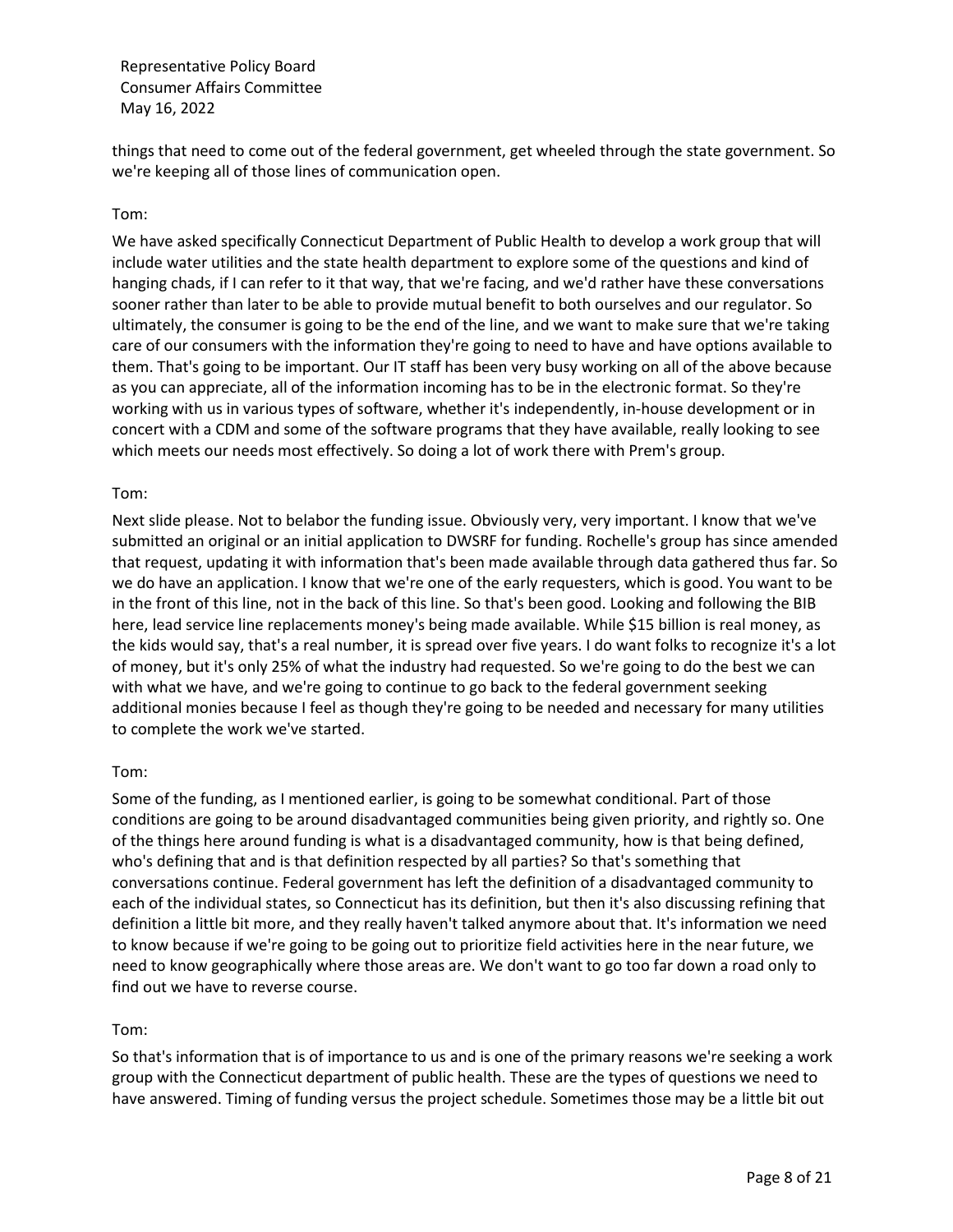of sync, so I think that's been somewhat challenging as well. EPA had originally said that they're going to have some guidance available on some of these items, including funding in the spring timeframe. Well, that's going to come and go because now they're talking about the summer timeframe. Our project schedule may be waiting on some of the federal and state timing, obviously looking to avoid just spinning wheels here. So we'd like that to continue to move forward.

### Tom:

Next slide please. Okay, so really what we're looking at in terms of a schedule, this is a little bit difficult at this point for a timeline. As I mentioned, we're waiting on some decisions to be made by others, both at the federal and state levels. We're doing what we can in the absence of those decisions. There's still work to be done. We're doing that. There's different timelines also embedded within the rule. For instance, the inventory timeline is October 2024. From that inventory, also have to be developed sampling plans and lead service line replacement plans. They're actually due at the same time the inventory is which is going to be kind of a neat trick, but we'll do the best we can. Keeping in mind the inventory doesn't have to be 100% complete in October, you just have to provide the state with something, but of course, because other plans are based on that inventory, obviously, you want to be able to do the best you can and have as complete the program as possible.

### Tom:

We are going to have set up a tentative schedule. We're waiting for CDM to contribute some information based on their experience, and then we'll review that tentative schedule in-house with the governance committee and we'll make some decisions around that schedule. I will just ask everyone to have some flexibility in that to the extent we can because a lot of these items tend to be moving targets. We have to be able to pivot when we need to, and we'll need to make some decisions in a timely manner to be able to keep moving forward. October 2024 is not that far down the road, and even with the delays at the federal level, they're not adjusting that timeframe so far. So the clock continues to run. And I think the third bullet I've probably covered already, just we're waiting for some other decisions while we're continuing to do the work that we can. We don't want to run into a situation where we're sitting on our hands waiting for other decisions to be made, so we're trying to push that to the extent that we can't. Is there another slide, Jen? That may be it.

Jennifer:

Nope, that's it.

## Tom:

That's it. Okay. Any questions at all? I know I kind of ran through this very quickly and there's a lot of information here. This was at a high-level. There's any number of details in here, but I didn't want to get too far into the weeds because then I can't seem to get myself back out, but I'll certainly entertain any question.

## Stephen:

Yeah, this is Steve. Unfortunately, I dropped out in the last slide there, but I was able to get back into the meeting fortunately. Even at a high level, it's obvious how comprehensive this one issue is for the RWA, how much it's going to take to address this over time. Are there questions from members of the committee?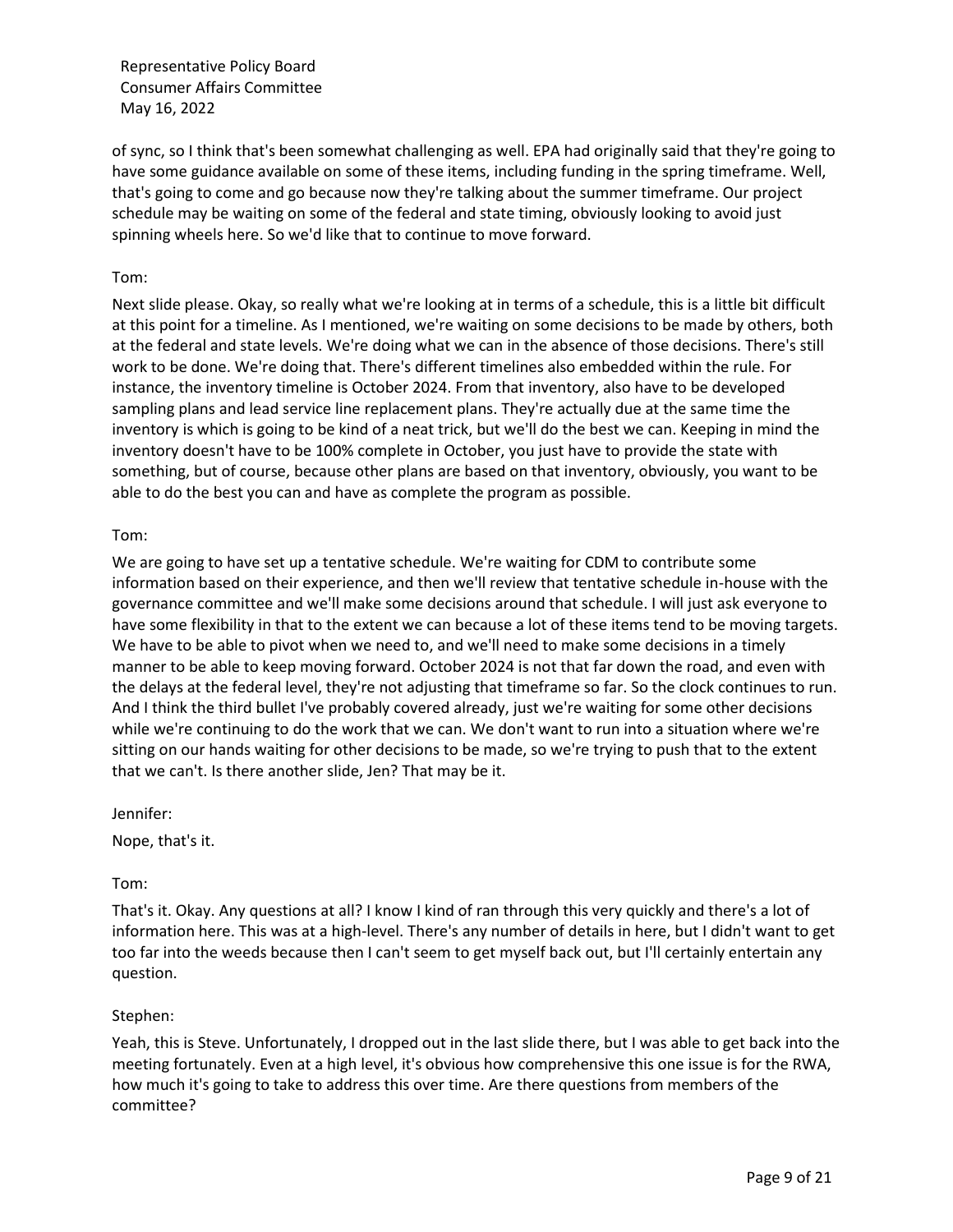Naomi:

Yes, Tom. I have a couple of questions.

Tom:

Yes, ma'am.

Naomi:

I'm listening to this and I'm just thinking about the funding and things like that, but I'm also looking at the fact of the resident's responsibility. Looking at the current climate we're in, as far as them having to take out loans, they would have to do some portion of this. Is that how I'm reading into this, or?

# Tom:

Well, that decision hasn't been made yet, Naomi. I think that's one of the policy questions that's on the table for the leadership team's discussion. Any number of utilities around the country have done this any number of ways, and then in some cases it's been 100% on the resident. I can tell you those programs didn't work real well. Other cases, the utility came and paid for everything. Those programs went a little smoother in terms of getting lead replaced and getting it out at a water distribution system, and then there was a lot of utilities that did anything in that interim space, we're maybe providing some money up to a certain amount or setting up repayment plans, fronting the money and then seeking repayment through billing, any number of ways. So we have that decision in front of us.

## Naomi:

Okay. I guess my other concern is the fact that you said you would be going into all the daycares and the schools within the towns, and I know New Haven currently has over 44 schools, and it's just a large area and I'm not sure about the other towns, but that's just something else I was just thinking of, that's all.

## Tom:

Yeah. No, absolutely. That's a regulatory requirement of the revisions, all primary schools and daycares within your service territory. It's a big ask, and some of the details have yet to be worked out. I believe we're going to be able to kind of talk to the schools, provide them with sampling materials, provide them with instructions and they can go ahead and do their own sampling. What yet has to be worked out as to whether the RWA's laboratory is going to be doing the analytical work, or we're going to subcontract that out to another approved laboratory. Again, decisions that are going to need to be made based on the bandwidth within the utility that's found to be acceptable or unacceptable. So those are decisions yet to be made. Yeah, that's a big ask.

## Mark:

Naomi, you got to hope that all the schools that have been redone in New Haven changed their water lines.

## Naomi:

Well, that's what I was hoping.

Mark: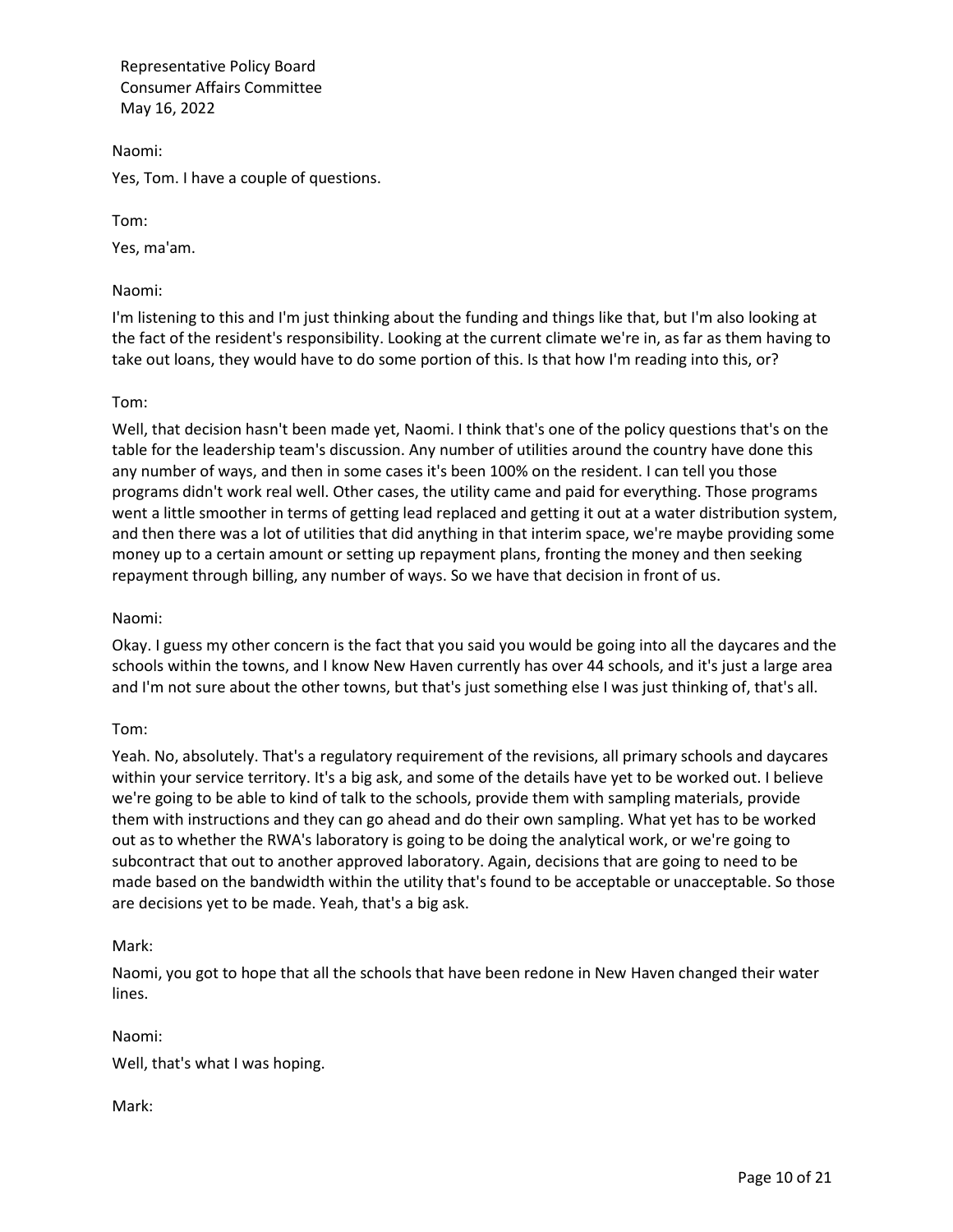You got to hope for that.

Tom:

I can tell you, Naomi, that the New Haven health department had sampled all of the schools in New Haven as recently as three or four years ago, and I think you can count on one hand the number of samples that were found to be excessive for lead. So I think the New Haven schools are actually in pretty good shape with respect to this particular issue, for sure.

Naomi:

Okay.

## Rochelle:

Naomi, one of the things I'll just add about the funding is it has been made clear to us by DPH that to get grant money, we're going to have to replace both the utility side and the customer side. So that's one of the conditions that Tom was mentioning.

Tom:

Yeah. In order to get the customer side of the service replaced, we can't make it too challenging, right? So I mean, to be able to make that move forward, it's going to have to be in such a manner that it's feasible to folks. So that's going to be an important, obviously, component to keep in mind.

Mark:

Do you have a guess of how many water installations would have to be changed?

Tom:

Yeah, Mark, not at this time. I mean, what we're looking at based on the data so far, and really, we're just limited at this point to what we've taken from the written record, moved it over to the electronic file. We're in the neighborhood of about 35,000 unknowns and the way that the regulation is written, anything that's considered unknown is lead until the utility can prove otherwise. So obviously-

Mark:

Wow.

Tom:

Yeah, it's a big wow. So I mean, we got a lot work to do to be able to cross as many of those off the list as we possibly can because the number of, quote unquote, lead by definition is going to drive other things, and the bigger that number is the more the expectations and the shorter the timeframe. So it's going to behoove us to determine as many of those unknowns as quickly as possible and reduce that number on what's considered to be accurate

Mark:

That unknown figure is not assessment of all right now, that's just where you're at right now?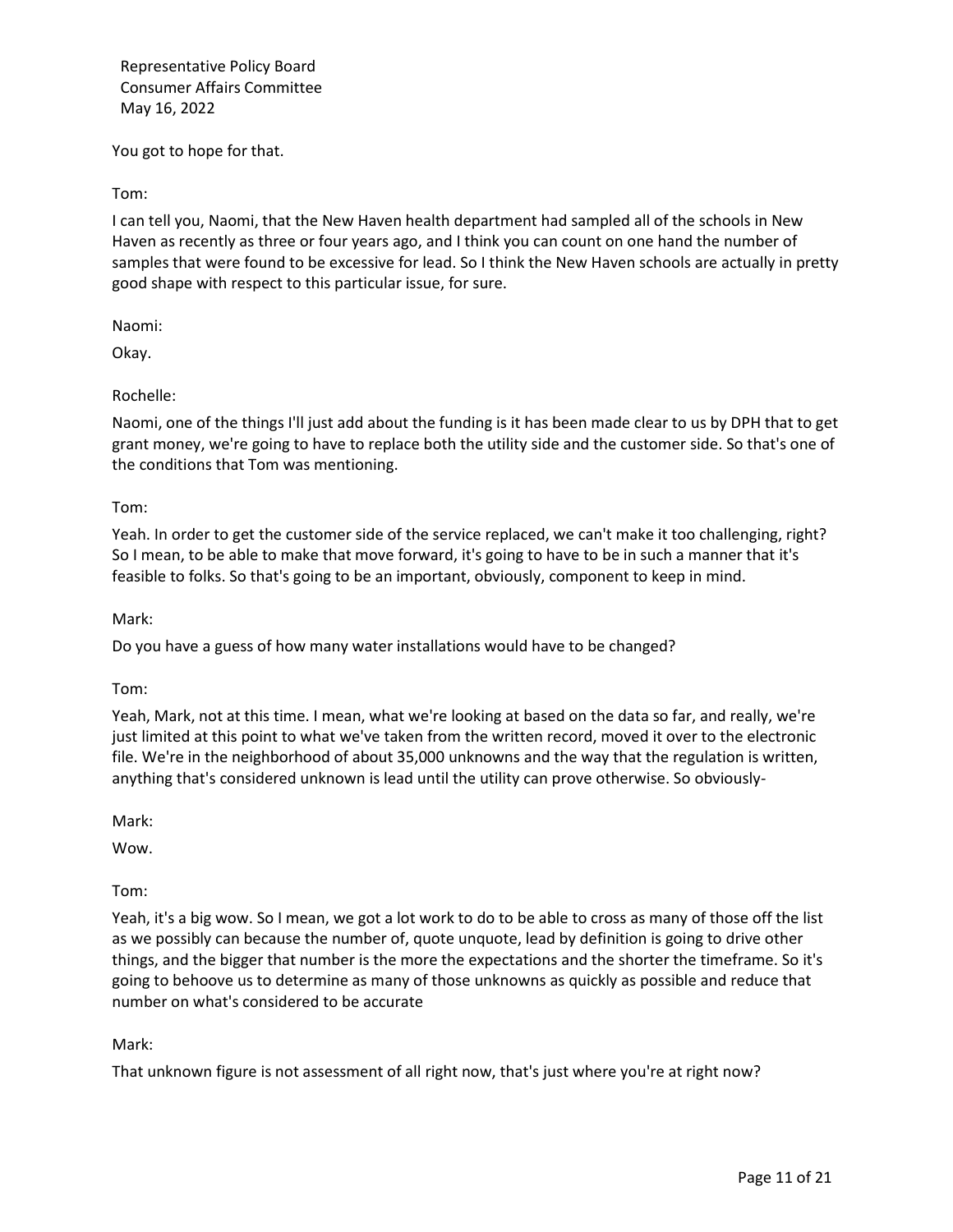## Tom:

Well, it's an assessment of what we have on file currently for 121,000 total services. It's the best guess we have right now. We expect to fill in a lot of those numbers. Keep in mind, we can begin to make some assumptions. So keep in mind, the Lead Reduction Act was somewhere around 1986. We're hopeful that the State of Connecticut will say, "Any services installed after the Lead Reduction Act, you can safely assume are going to be copper, and then all of those service lines kind of come off your inventory, if you will, because they're all copper and they're not going to be lead. You can fill in those blanks based on assumption."

### Mark:

You don't have a figure of the 35,000 how many were done after 1986?

### Tom:

I do not. I'm sure we can get that number, Mark. I don't have it off the top of my head. Yeah, what we're looking at here, I'm going to be honest with you, is basically we're looking at services between 1890 and roughly the Second World War, so even if you say 1945. We're looking at that 50 to 55 year period, that's where water conveyance was it could be lead, it may have been iron, it could have been brass, it could have been this, it could have been that. That's where you really have mixed media type of composition of lines. Really after 1950 copper was the standard plumbing material throughout, whether it was utility-installed or whether it was plumber-installed on the private side. So it's that 50 or 55 years that's most concerning to us, and that's where we're going to be focusing the majority of our efforts.

Mark:

Thank you.

Tom:

You're welcome.

#### Stephen:

Okay. Other questions? Tom, I have a few., I guess the first one is for Rochelle. Back to the finance of this. Is there an opportunity on our for-profit side to be involved in a loan program to residents? Has that been thought about at all?

#### Rochelle:

If you're talking about it from a cost perspective, there still would be cost involved, and our current commercial side is more on the well side.

#### Stephen:

Right, but it could be partnered with a finance company to do this.

## Rochelle:

Well, I think we are talking to Connecticut Green Bank, and that is one of the options that we're looking at where the financing potentially would be their debt as opposed to ours.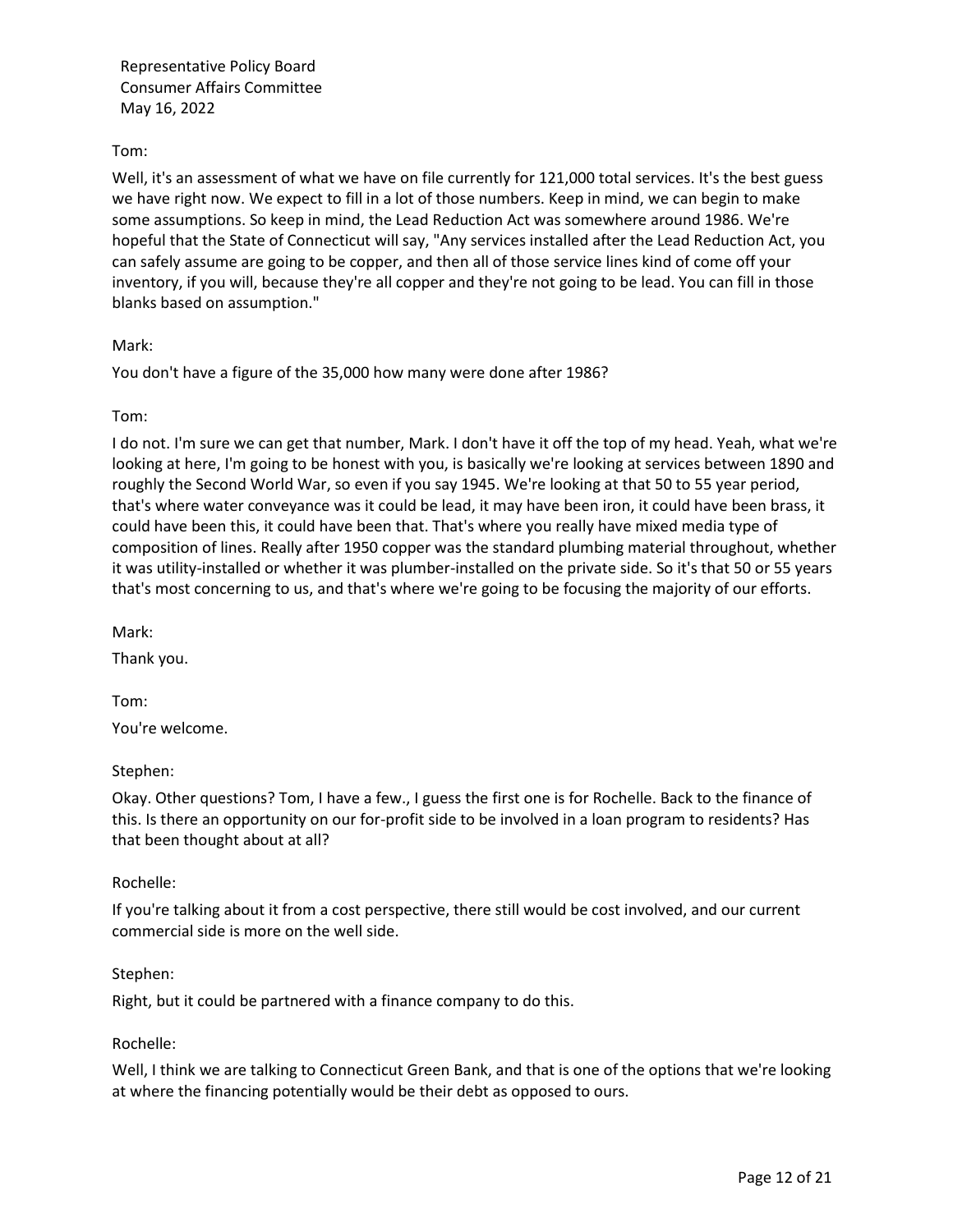## Stephen:

Right. I'm not saying RWA takes on the debt, but there could be an organization where you're bringing them a significant piece of business.

### Rochelle:

Oh, yes. Yeah, from that perspective, definitely. We have actually talked about that as a potential target area on the commercial side.

### Stephen:

Okay. Thank you, Tom, are we doing anything currently in our daily activities that could add to this and collect some of this information as we go now?

### Tom:

Yeah, we absolutely are doing that, Steve, both in our field service group... When those folks go out and they're doing meter work and that type of thing, we are gathering and initial stages of gathering information while folks are in those basement spaces or garage spaces on looking to see what those service lines coming in are. Part of that is going to be a little bit of a learning curve because not all of the folks in field service are able to identify service composition by site. Keep in mind, a lot of those pipes may have been painted, they may be insulated, things like that. We have a little bit of work to do there.

### Tom:

We're also collecting that data currently through our cross connections group. Now, those three guys are Connecticut-licensed plumbers, so they can define what those service lines are by site, and we are gathering that information currently, for sure. We're also gathering information from the fields operations group. So any given day, Steve, we're doing service replacements main curb, we're making sure we're gathering data on the tie-in, so where we're tying back into curb valves and that type of thing, we are collecting that type of data while we're out there. So we are taking advantage of those opportunities.

## Stephen:

One last question from me. For those of us who aren't in the business, can you tie-in corrosion control treatment to this lead copper that Jim Hill is doing? What's the significance of that?

#### Tom:

Yeah. No, certainly. Corrosion control treatment, basically what you're doing is you're conditioning your water chemistry so the water is not aggressive to the metallic constituents through which it passes, so copper tubing, iron water mains. Basically, you add a phosphate-based chemistry during the treatment process, which basically I'll say kind of mutes or curbs water's natural aggressive tendencies. So we've been doing that since 1978. We've been using it with a particular phosphate material. We've been very successful. As you know, we've been compliant with the lead and copper rule for 31 years as I knock on wood, but going forward with the revisions, different options are being made available, there's preference to going in certain directions. So what we're looking at is do those options make sense for the RWA at this point in time? So basically, it's a treatment process to mute water chemistry corrosivity tendencies. So that's that in a nutshell.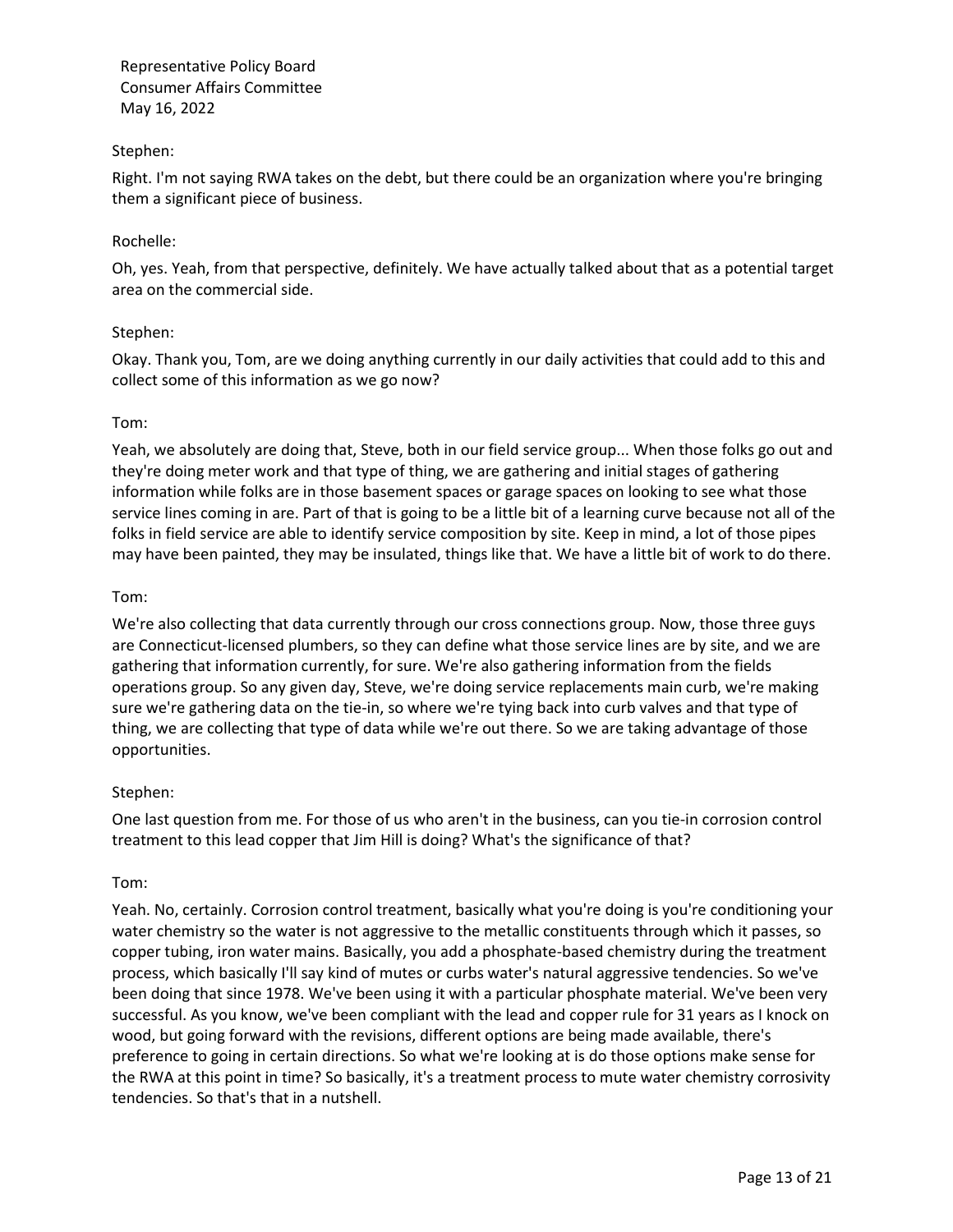## Stephen:

But if we're moving to, say, one kind of pipe, say, copper, all copper, wouldn't that make that process easier?

## Tom:

I don't know if it makes it any easier, it just makes it more consistent in a sense. I mean, when we're looking at corrosion controlled treatment today, Steve, we're not doing so with an eye toward iron or copper based on composition. It's based on the chemistry and the compliance of the current rule with the chemistry being collected. So the proof is in the pudding type of thing. So I don't think it's necessarily going to make it any easier, we'll still have the same compliance framework. It's just the question that the industry is learning from Flint and other places is, is the current phosphate family, if you will, that's currently being utilized by utilities around the country, is that the best option or are there better options, and is it the EPA's preference that we as a utility group go in a different direction? That's really it.

### Stephen:

Okay, because actually, this is what makes the lead pipe a problem, right?

Tom:

Yeah, it was the absence of corrosion control that created Flint's problem.

Stephen:

Oh, okay. So to some extent, this is going to be federally regulated too?

Tom:

Well, yeah. Corrosion control will be federally regulated. You will have some options as to how you get there. All roads lead the Rome, right? You have different ways to get back there. EPA is kind of pushing you in one particular direction. So while we don't have to go in that particular direction, we do have the due diligence to determine what's the be best path forward.

Stephen:

Great. Thank you.

Tom:

You're welcome.

Naomi:

I have a question for Laura. Laura, will all the customer service reps be having a script to follow regarding this when this all starts coming down and they'll be able to field their calls out to other people in cases, any difficult questions?

Laura: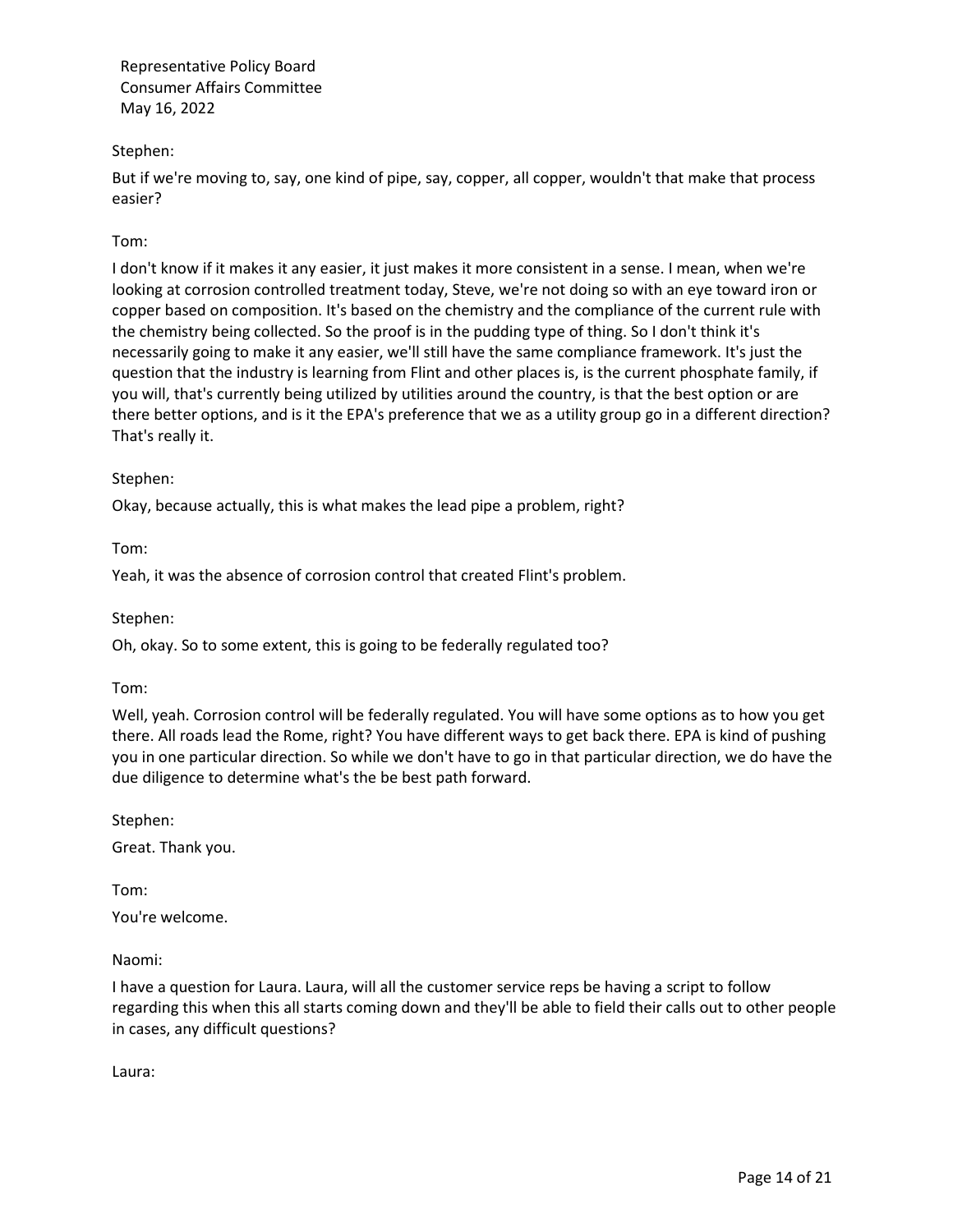Yeah, customer care is involved in these discussions and these meetings with Tom. He takes lead on these, but we have been involved for the beginning, understanding that they need to be equipped with the information they need to serve our customers and redirect them. So, absolutely.

Naomi:

Okay, thank you.

#### Stephen:

Any other questions before we let Tom go for the day? Appreciate you being here, Tom. Rochelle, thank you all as well.

Tom:

Well, thank you to everyone. I appreciate the opportunity, and if there's any questions that may come to mind after the meeting ends, I'm always available, so just reach out.

Stephen:

Great. We appreciate that.

Tom:

All right. Take care, everyone.

Tony:

Thanks, Tom.

Naomi:

Thank you.

Tom: Thank you. Bye-bye.

Stephen:

Moving on with our agenda. Item five is... Or four rather, is the report of the OCA, Jeff Donofrio.

#### Jeff Donofrio:

Thanks, Steve. Good evening, everyone. Let's see. We don't have per se pending complaints with the OCA. We do have two matters that we've been made aware of that we're monitoring. One is a concern that was raised by a customer in Cheshire concerning PipeSafe billing, and that issue looks like it's very close to being resolved. It's not a big dollar issue, it's really just the customer not understanding the bill and some transactions that took place with respect to the PipeSafe account. The other account is a little bit more complicated. That's an East Haven client whose account looks to be affected by the transition to monthly billing, and the authority has been researching the customer's account and looking at the history of his payments versus the credits that have appeared on his billing statements, and there's a phone call scheduled between the authority and the customer tomorrow afternoon. Hopefully, that gets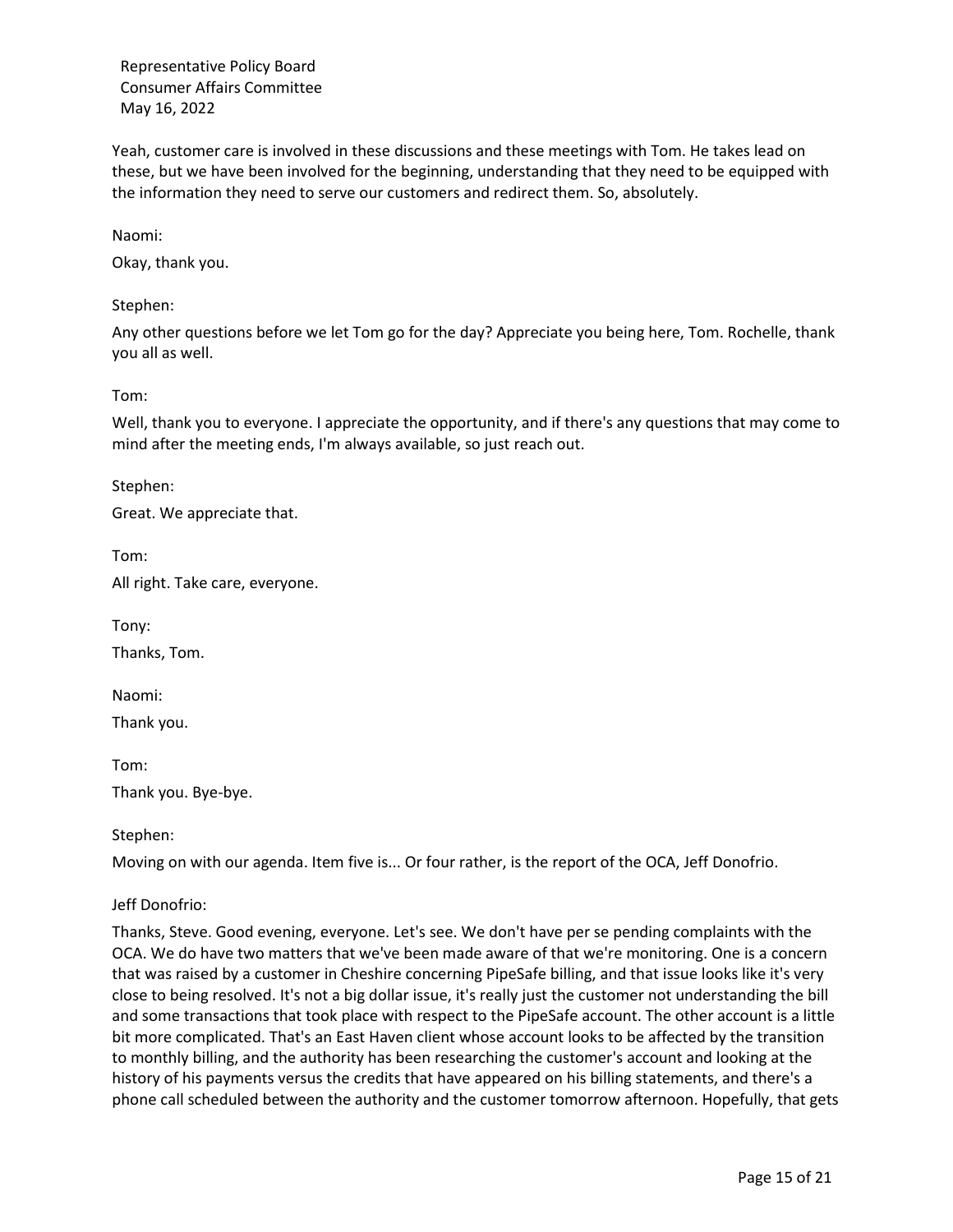the account resolved to the customer's satisfaction. If it doesn't, then I'll probably need to get involved, but again, it's not big dollars or anything, it's just some confusion in the way in which the account is being presented on billing statements.

## Jeff Donofrio:

There's credits in excess of amounts of actual payments, and it looks like it's some type of a computer error, for lack of a more technical explanation, based on what I've seen from the research that's been shared with me by the authority. As you know, there was a lot of time spent last month on the capital and O&M budgets for fiscal year '23. I attended the meetings of the finance land use and Consumer Affairs Committee respectively to discuss those budgets and submitted my letter to the chairman of the five member authority with my comments on the budget and expressed a few concerns about some of the large upcoming projects.

## Jeff Donofrio:

We've got a hearing coming up next week on the Lake Gaillard water treatment plant filter valve application. We received today the application from the authority for phase one of the Lake Whitney dam project, which is essentially the evaluation of design alternatives selection of the alternative that's eventually deemed to be the alternative and the best interest of the authority and then the design of that project. So that's going to be handled, that application's going to be handled on an expedited basis, so there'll be a special meeting of the board of finance to find that application complete, and then a hearing in June at which the RPB will be asked that evening to make a decision. So I'm all over that, I'll be able to comply with that expedited schedule no problem. And other than that, nothing's going on.

#### Stephen:

Jeff, I think at our last meeting you indicated there was one issue. Was that the East Haven issue that you were talking about?

Jeff Donofrio: Yeah, the Cheshire issue.

Stephen: Oh, okay. So there's no other, it's just these two?

Jeff Donofrio: It's these two, right.

## Stephen:

You know what I've found in the... Just for Rochelle, just by way of comment here, in the monthly billing it's because of the cycling, I guess. It isn't really a month kind of, and it's just varies some from month-tomonth and everything's prorated, so not even your... What is it? The administrative charge is the same each month, so I can see where this is somewhat confusing to residents.

Rochelle: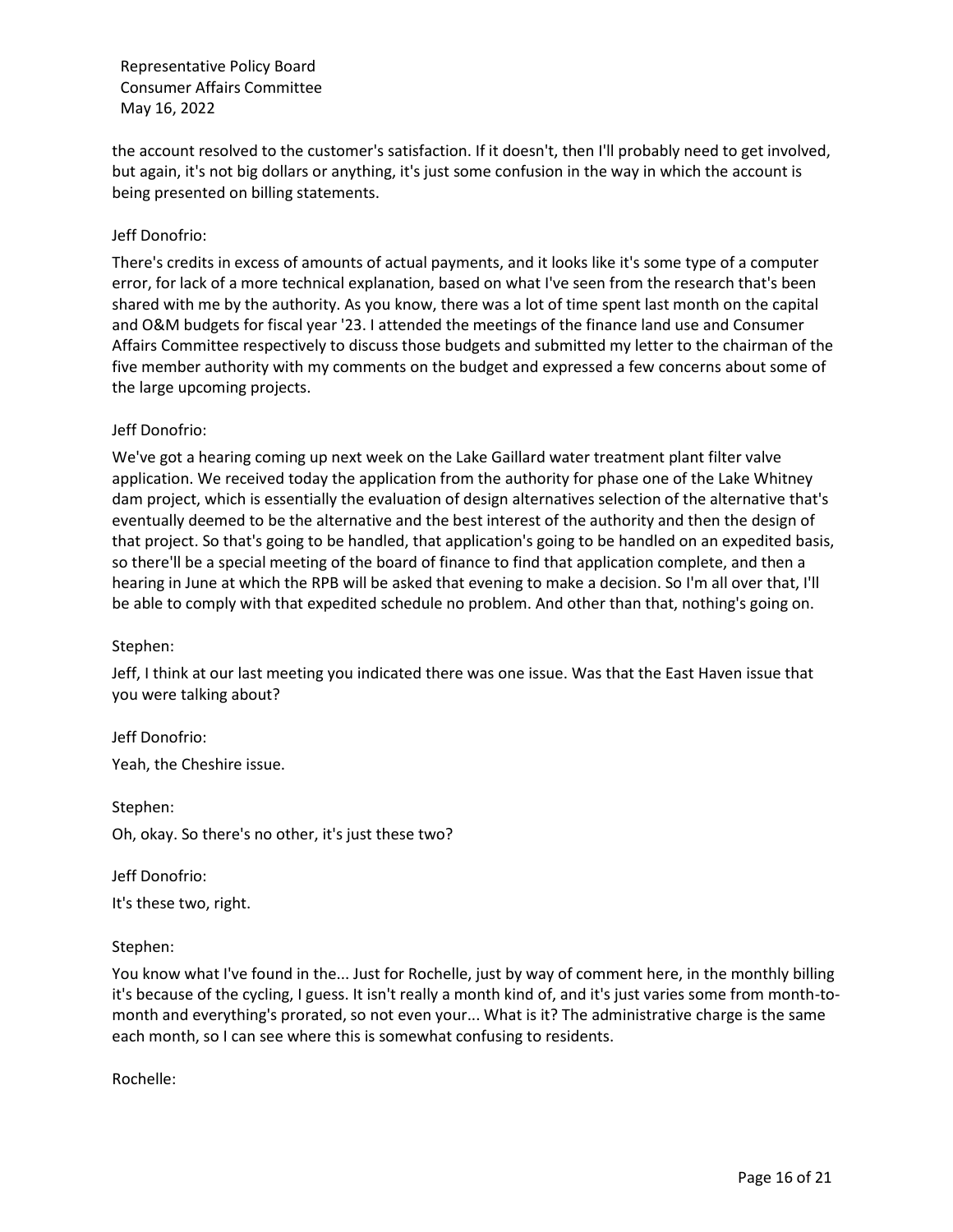Yeah, and actually, Steve and others, we're actually looking at that based on another comment that we got. I think that initially we thought that with monthly billing that the billings would be probably between about 28 and 32 days, but it looks like at a variety of reasons and Laura's involved in investigating it that it's not working out quite that way, and the range is still wider than we thought, but we are internally, and I think we're very close to working on solution that will address what you're talking about and what other customers have commented about to make that service charge fair, but consistent for budgeting purposes and other purposes. So we're definitely looking at that.

## Stephen:

Yeah. I mean, I'm sure you're charging the right amount for that, but it just... I know one bill was 43, the next one was 64 from what I've seen.

## Rochelle:

With the conversion in January, there was such a wide range of bills that I think also probably was a bit confusing, but we are looking and taking very seriously all the comments that we're getting from customers, and as was mentioned, sometimes it's just being able to explain the bill.

Stephen:

Yeah. Okay. Very good. So Jeff's given his report. Item five is approval of the OCA invoice for April, \$5,650. Do I have a motion?

Tony:

So moved.

Stephen: Thanks, Tony. Second?

Naomi:

I second.

Stephen:

Thanks, Naomi. Any comments, any questions for Jeff on the bill? All those in favor of approval?

Naomi:

Aye.

Tony:

Aye.

Stephen:

Aye. Any opposed? Any abstentions? Thank you. That motion carries. Item six is I guess we're up for attending the authority meetings starting in June, July, August. Is there any of the members on who can make any of those meetings?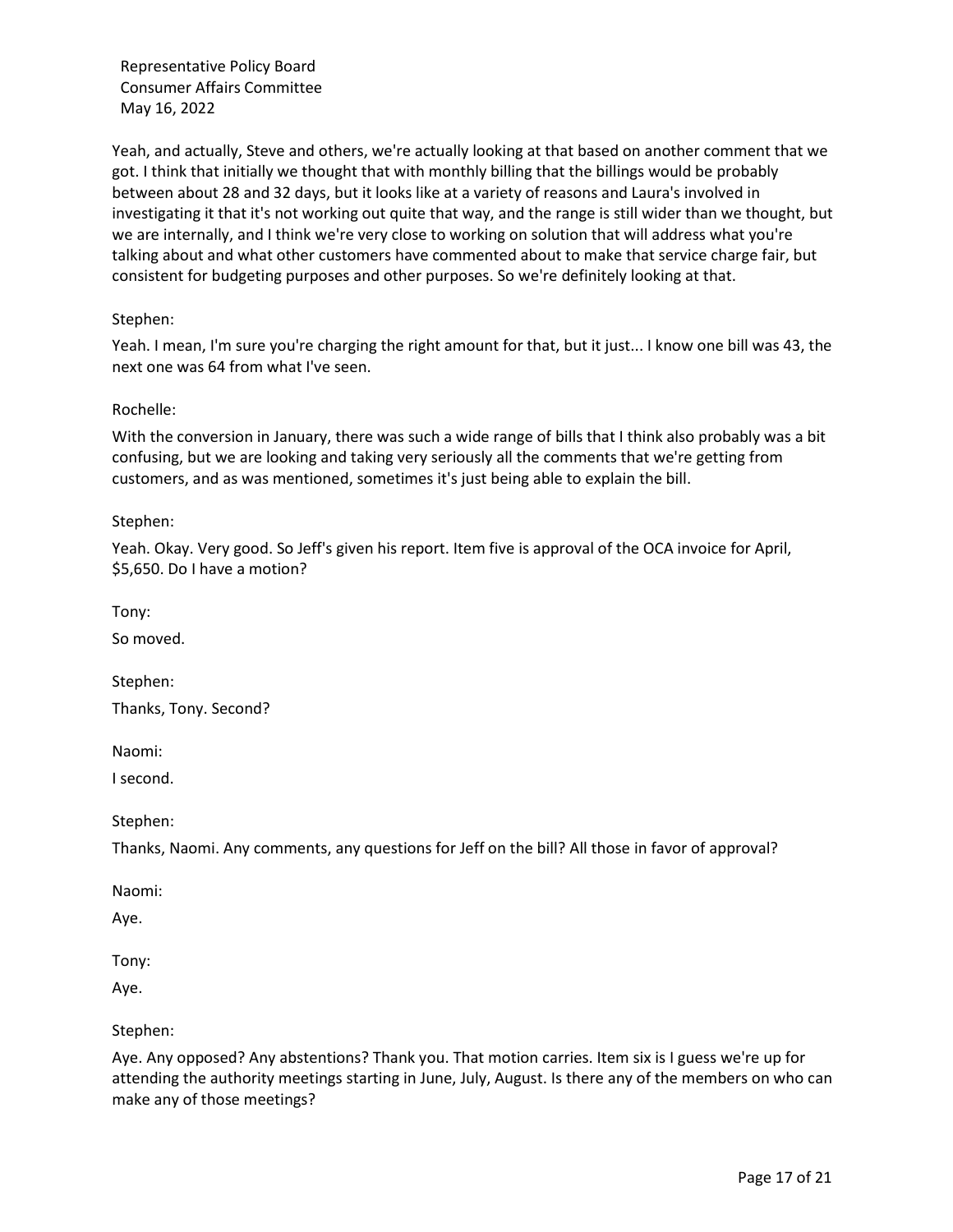Tony: Yeah, I can.

Stephen: Tony, can you take June to get us started?

Tony: Yeah, what's the date?

Stephen:

It's the 23rd.

Tony: Yep, I'll take care of it.

Stephen: I appreciate that, and then we'll-

Mark: Is it still Zoom? Can you still Zoom?

Jennifer:

Yes.

Mark: There'll still be a Zoom? Yeah, I'll do July.

Stephen:

Oh, great. Okay, we got two of them resolved. This is Tony and Mark. Anybody else?

Tony: And those are 12 noon, right, Jennifer?

Jennifer:

Yes.

Naomi: I'll take August.

Stephen:

Terrific, Naomi. And I will talk to the other members to see if they'd like to attend in September, otherwise I can cover it. Appreciate that, everybody. Item seven. Our next meeting will be June 27th at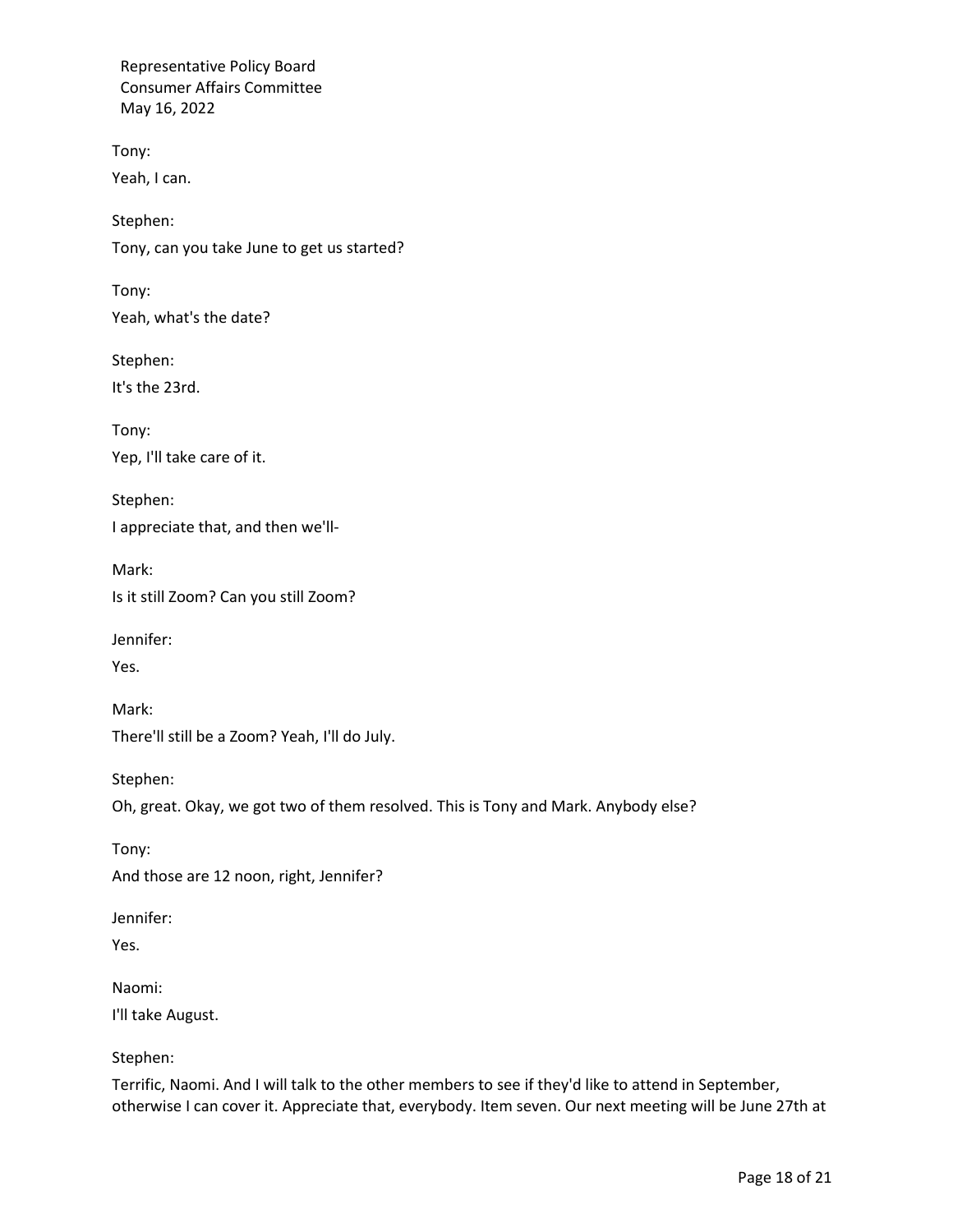5:30, and I will entertain a motion to adjourn, unless there's anybody has any other comments, questions?

Mark:

Hang on. Wait a second. Wait. You got me there. Can you hear me?

#### Stephen:

Yep, go ahead.

### Mark:

I think that we should, as the Consumer Affairs, be aware of the fact that our water wagon is out of commission with no date that'll be back in commission. The water wagon has some kind of physical problem, some kind of rust in the tank or something, and it's like a really big project and they have no time scheduled that'll be back in service. Now, I don't know how many people know what the water wagon is.

#### Rochelle:

I can provide a little bit of an update. We are actually working through getting what needs to get done taken care of. I know there is a lead time, but we are going to be replacing the tank to get the water wagon back in commission.

#### Mark:

What is the timetable for that? Because-

#### Rochelle:

I know the lead time was about five weeks and I know that they are just about ready to push the button on getting the order in.

#### Mark:

Yeah, because at the land use meeting, it was said indeterminate amount of time, could be for a long time.

#### Rochelle:

Yeah, the situation's gotten escalated, approved some additional capital on [inaudible 00:57:39] to do what needs to get done as quickly as possible.

#### Mark:

As the Consumer Affairs that I think it's very important that that kind of machinery, whatever you want to call it, is out there when people need it. It goes to places that don't have any water, it goes to road races, it's good advertising for us, good will for us, and that it be out for an indeterminate amount of time is not good and hope they use a fiberglass tank this time, or whatever. I don't know if our committee was aware that it was down and it was an indeterminate amount of time when it was going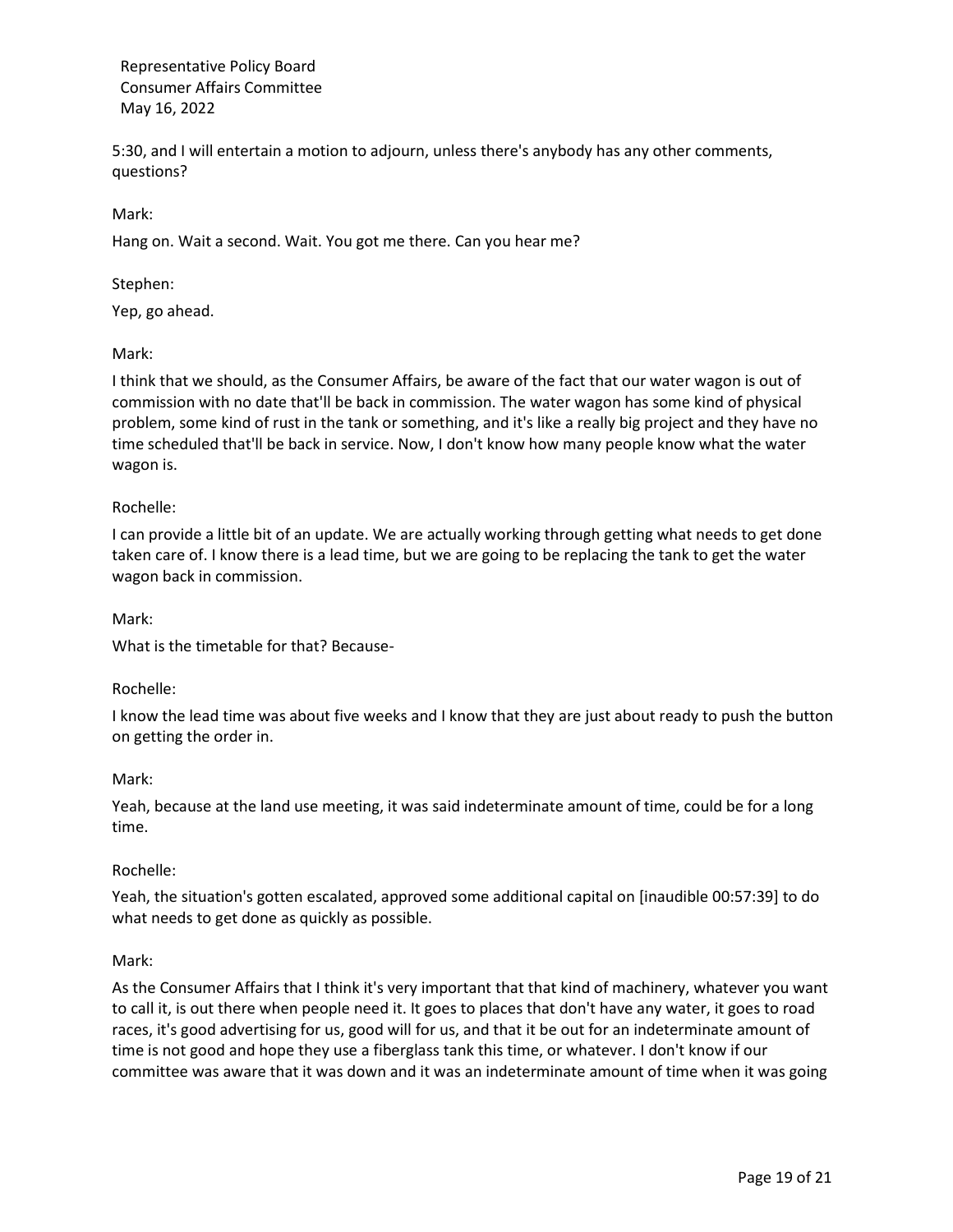to be back. So I hope that the five weeks is no longer than that. I mean, it could be down in the wintertime, but not in the summertime, and everybody knows what the water wagon is?

Tony:

I do.

Naomi:

Yes.

# Stephen:

Rochelle, is the idea of bottled water completely dead, or do you have any plans to do that again? Even on a limited basis?

# Rochelle:

I don't believe so. I think anything like that would definitely be on a case-by-case basis, but I do know, like I said, the water wagon has gotten attention and we are working towards getting it back in service as soon as possible.

# Stephen:

Thank you. I know we weren't going to get into it big time, but I thought there was an opportunity to do small quantities at one point in time. I don't know.

Mark:

Anyways. You heard that too. Remember, Steve, you were at that meeting.

## Stephen:

Okay. Yeah, I just want to let the committee know too. I attended two public hearings in Hamden on the dam project and April Capone did a great job of collecting information from Hamden residents, people especially that were immediately adjacent to the dam and reached out to the community to see what their concerns were, and there was one virtual meeting and one in-person meeting. I think there probably were about 15 people at each of those meetings, and the questions ran the gamut all the way from financing and kind of structurally what it was, the process, but I was impressed with kind of the quality of the questions and also how much residents were concerned and what they knew.

## Stephen:

They asked about invasive species in the lake, what was going on with that, made some comments about other work that had been done before and what the consequences were, what the traffic concerns were during construction and timing, et cetera. So there were a lot of good questions and I'm going to let the whole RPB know as well, but those two meetings did already happen. I think they won't be the last, but it was the start of RWA because this project is in an area where there isn't much of a buffer with the residents, did a good job of addressing to connect with the resident's questions and concerns.

Mark: